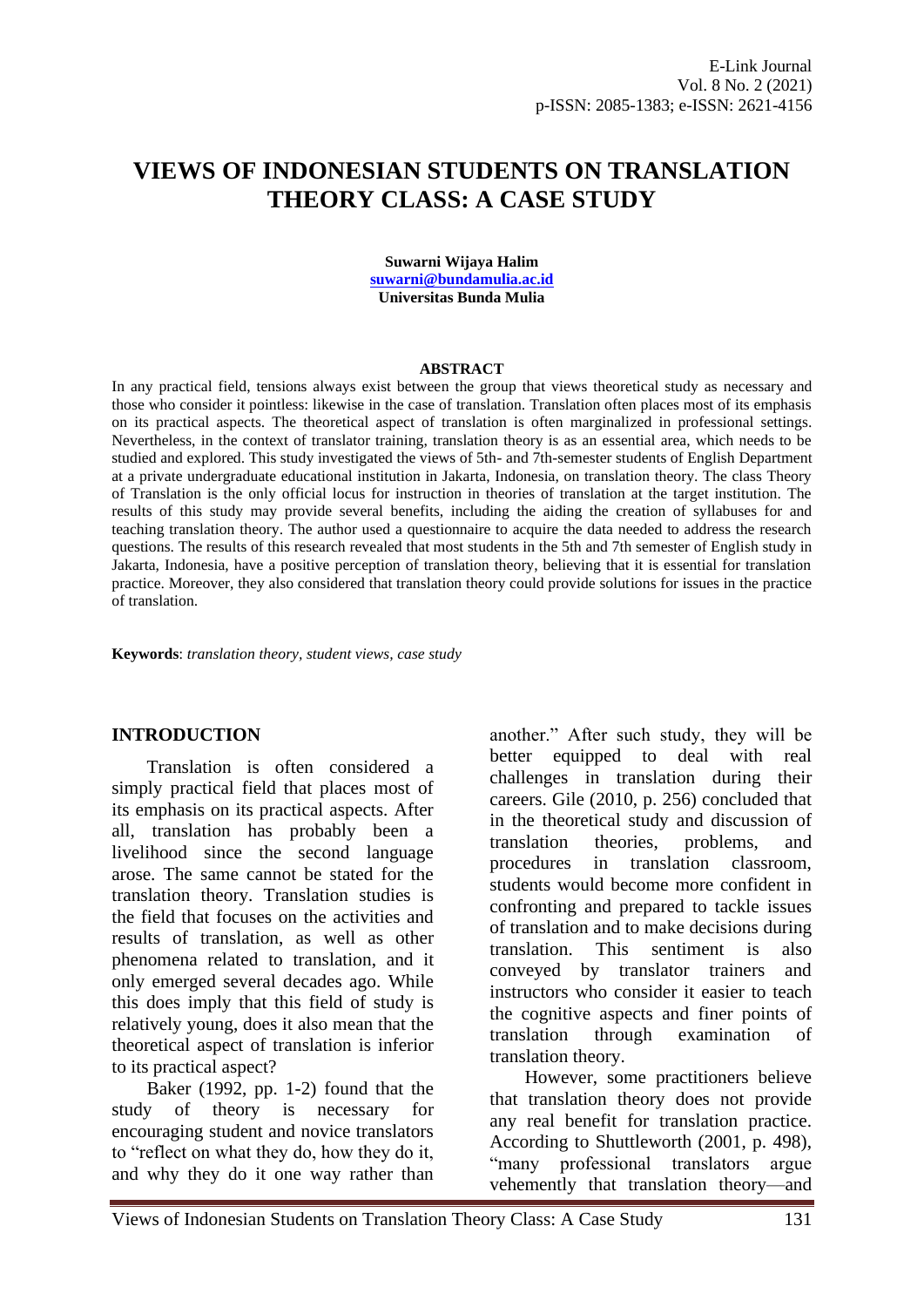even any kind of formal training—is a waste of time." They claim that translation theory does not assist them when they are translating. Thus, they perceive translation theory to be less important than the real practice of translation.

To summarize, conflicting points of view on the significance of translation theory for translation activity exist in the literature. Many translators believe that translation skills can only be honed through the continuous practice of translating. They do not consider any theoretical aspects of translation or the possibility that they might assist them to translate. Pym noted that translators who do not formally study translation might "work faster and more efficiently because they know less about complex theories" and it might be that they "have fewer doubts and do not waste time reflecting the obvious" (2010, p. 4).

Those skeptical of the importance of translation theory are mostly professional translators. Some of them claim that they themselves did not benefit from the study of the theoretical aspects of translation (Shuttleworth, 2001, p. 498). Chesterman and Wagner (2002, p. 1) also quoted several professional translators who expressed their discontent with existing translation theories.

What is the reason for this discontent? According to Gile (2010, p. 252), there is a gap between translation theory and translation practice. Two central issues appear regarding this gap, per Gile (2010), namely, relevance and effectiveness. Many professional translators believe that translation theory is irrelevant to them and not in line with their needs (Gile 2010, p. 252). They claim that existing theories do not help solve the problems that they often encounter as they translate. For example, a significantly higher number of empirical studies of literary translation exist than studies of legal translation, although the demand for legal translation is much higher than for literary translation. In other words, existing translation theory cannot meet and accommodate the needs of the translators. Many professional translators think that translation theory only offers abstract concepts and paradigms that are not directly usable or applicable to real translation. Furthermore, the solutions proposed by translation theory to resolve translation problems cannot be implemented in most cases.

However, there is also a group that believes that translation theory can offer something more. This group is composed of translator trainers and students. These individuals consider that studying translation theory can assist the real process of translation. Using translation theory, translator trainers can explain and describe complexities of the translation process to students, and translator students can understand and prepare themselves to face the complexity of translation process. It is especially useful for boosting students' creative and critical thinking when they encounter problems in translation and challenges to their selfesteem regarding translation decisions.

What is behind these opinions? Some experts believe that translation theory provides a reflection of real translation problems that the translators often face, and it proposes a range of different solutions, formulated by experts. Translation theory also specifies technical details of the real translation process and the skills beyond linguistic ones that the translators need to be proficient in, such as research skills, recognition of crosscultural references, and so on. Translator trainers can use this information to design their curricula and syllabuses, and translator students can use the information given to improve and develop their translation competences.

In summary, as noted above, two opposed opinions exist: one side places the full emphasis on translation practice and none on translation theory, and the other side believes that translation theory and practice should be studied in a balanced manner.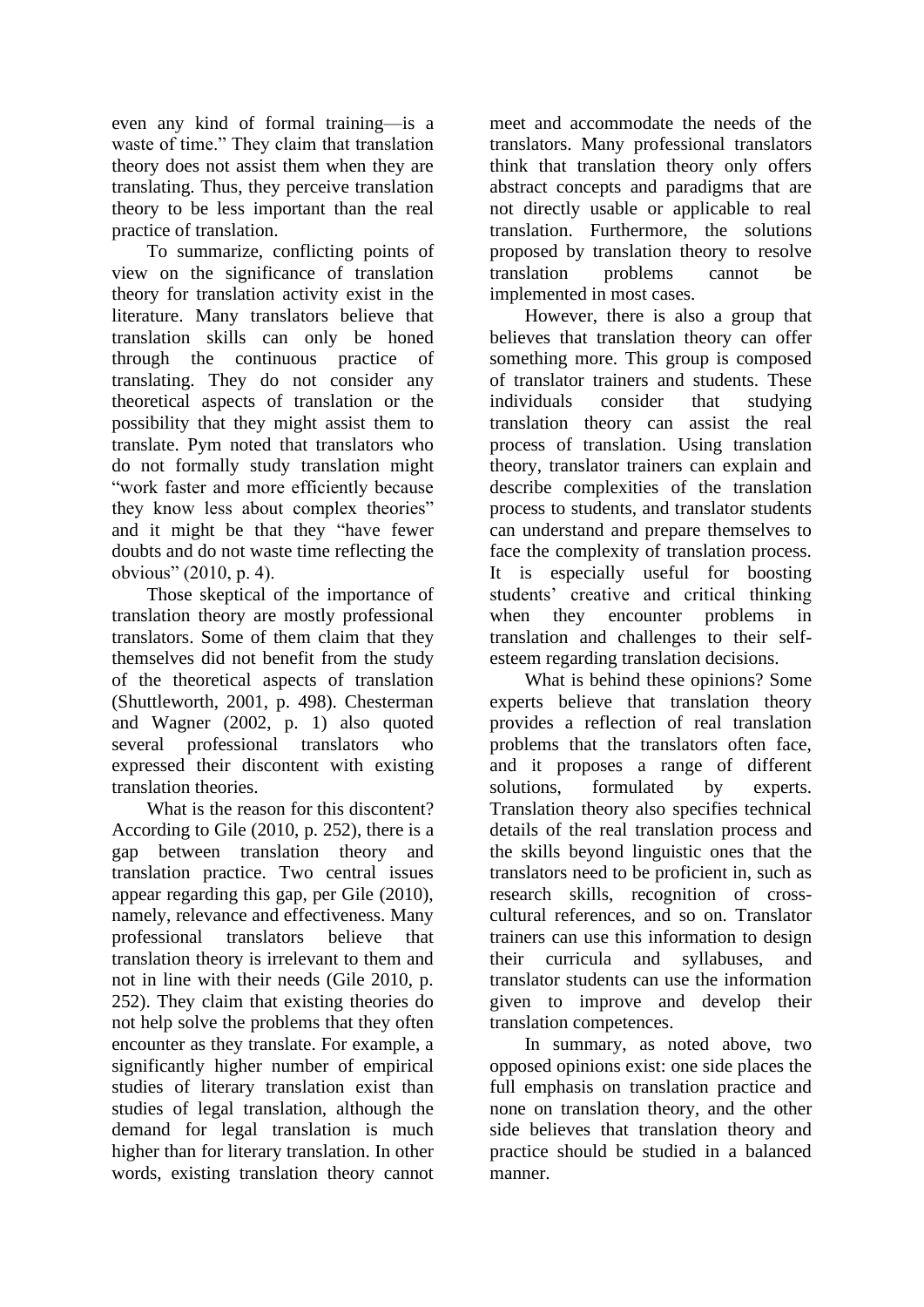Many experts in translator training believe that translation theory could bring many benefits for translator students (Baker, 1992; El-Shiyab, 1996; Chesterman & Wagner, 2002; Bartrina, 2005; Pérez, 2005; Gile, 2010). In addition to training critical and creative thinking and increasing self-confidence, study of translation theory could increase the awareness of methodology among the translator students (Bartrina, 2005, p. 178). Furthermore, translation theory can be used to justify certain decisions made while translating (Pym, 2014).

Moreover, according to PACTE Group (2003, 2005), to enhance translation competence, a range of elements must be considered; one of these is translation subcompetence. Translation sub-competence includes "knowledge about how translation functions: types of translation units, process required, methods and procedures used (strategies and techniques), and types of problems" (PACTE Group, 2003, p. 59) and "knowledge of the principles that guide translation (processes, methods and procedures, etc.) and the profession (types of translation briefs, users, etc.)" (PACTE Group, 2005, p. 610). This knowledge is discussed and elaborated extensively and in a detailed manner in the body of work that constitutes translation theory. Knowledge of translation sub-competence can lead to the development of strategic sub-competence, which involves the analysis of translation problems and the implementation of proper and creative solutions for dealing with such problems (PACTE Group, 2005).

As an educator and professional translator, the author believed that translation theory can offer many benefits for students. Are student translators of the same mind? This is important because students translators are one of the stakeholders in translator training. Also, the students' perceptions of different subjects may promote or inhibit students'

progress in mastering the subject. Thus, it is imperative to consider their needs, expectations, aspirations, and suggestions in the composition of the curricula, syllabuses, and lesson plans.

A translation major is offered in the English department at the author's place of employment. Students of English can choose to follow this branch from the 6th semester. During the 5th semester, students are required to take the class Theory of Translation, which is the only translation class that offers an introduction to the theoretical aspect of translation. The author investigated the views of the students of English department, specifically 5th-semester students, who were, during the initial part of this study participating in the Theory of Translation class, and 7th-semester students who had already completed the theory and translation class and were participating in other practical translation classes.

This topic has previously been studied by Ordóñez-López and Agost (2014) and Agost and Ordóñez-López (2015), who conducted empirical study in universities in Spain on whether attitudinal differences toward the practice of translation and Theory of Translation would affect students' perceptions and impede or enhance their learning. Ordóñez-López and Agost (2014) examined 928 undergraduate and graduate students. The researchers administered a questionnaire in the form of closed-ended, multiple choice, and open-ended questions. Their results show that the students believed that translation theory was important and useful and believed that translation theory made a contribution to their training. The students also preferred for translation subjects to be compulsory instead of optional and to have few credits (Ordóñez-López & Agost, 2014, p. 338). The second study by Agost and Ordóñez-López (2015) explored more deeply by examining myths and prejudices among the students toward the subject of translation theory. The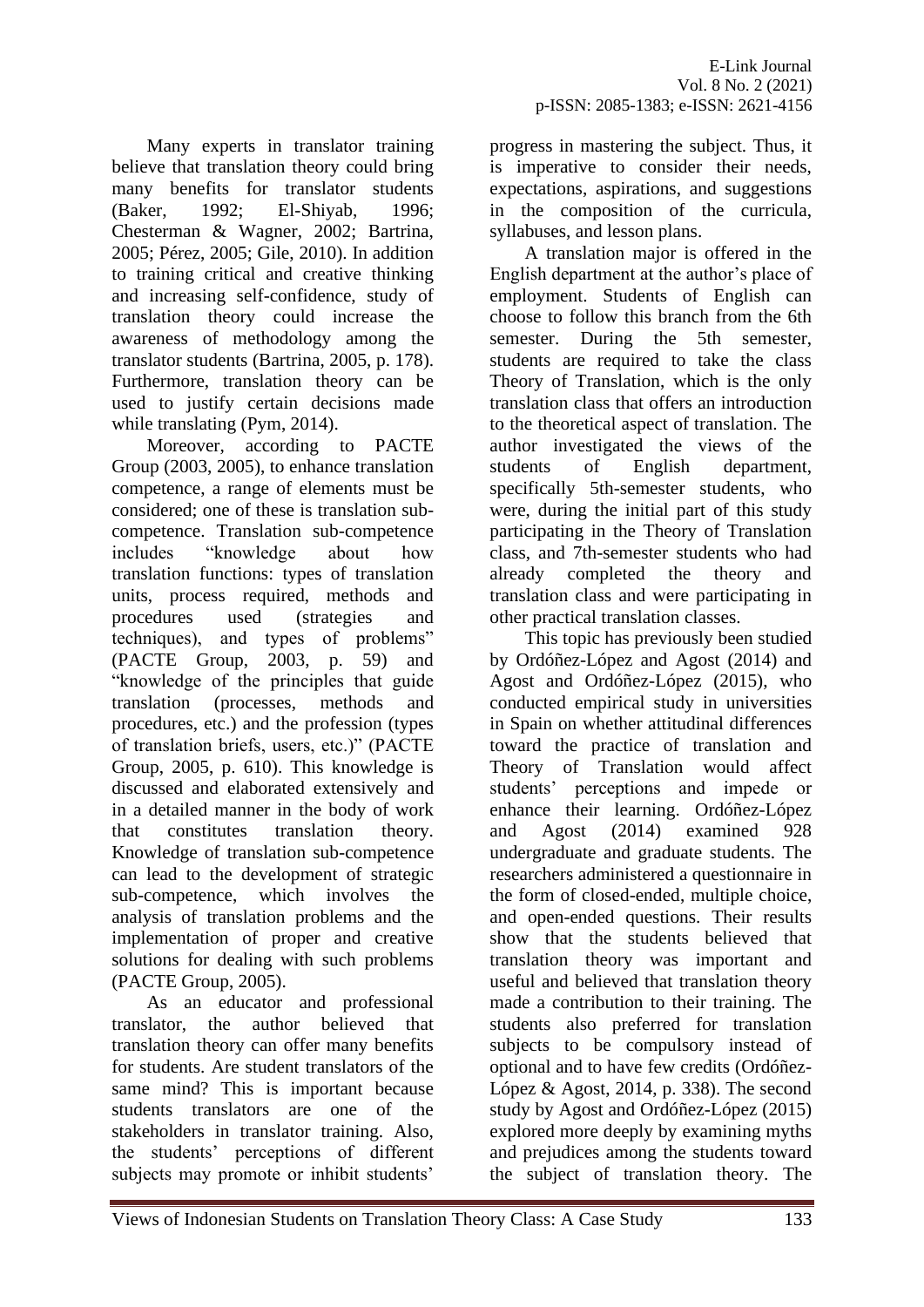design and instruments for the research were similar to the previous study. The participants were 916 undergraduate and graduate students from different universities in Spain. In the result, the students considered that the theory and practice of translation are equally important. Furthermore, it was found that the students had a positive attitude toward and perception of translation theory, which was contradictory to the hypothesis.

This author replicated both studies in a new context to investigate the views of 5th- and 7th-semester students in an English department at one private university in Jakarta, Indonesia, on translation theory to determine their perceptions of translation theory. It is largely unknown whether the student translators had positive or negative perceptions of translation theory. The research question was "How do the Indonesian student translators perceive the translation theory subject?"

The study was expected to produce results that could benefit those designing and improving the curriculum, syllabus, topics, and materials of such classes. Furthermore, it is hoped that this study will benefit lecturers who teach translation.

# **RESEARCH METHOD**

This study was qualitative in nature. To address the formulated research question, the author administered a questionnaire to Indonesian student translators, specifically 5th- and 7thsemester students in the English department of a private university in Jakarta, Indonesia. The questionnaire featured a combination of open-ended and closed-ended questions. The responses to the closed-ended questions were calculated as percentages, whereas the answers to the open-ended questions were analyzed using content analysis. Numerical data were used in this research, but the calculations were very simple, and the students'

qualitative responses were considered more important. Thus, the study was characterized as qualitative.

The author utilized case study as the research design. According to Dörnyei (2007, p. 152), a case study is "not a specific technique but rather a method of collecting and organizing data so as to maximize our understanding of the unitary character of the social being or object studied." Because this study only focused on two particular groups as its subjects, it was considered that a case study design would be appropriate for this research.

The participants were 49 5th- and 7thsemester students in the English department of one private university in Jakarta, Indonesia. These groups of respondents were chosen because they either were taking or had taken in the Theory of Translation class, the only course in the department that centers on the theoretical aspects of translation activity.

As noted above, the students of English department could only take Theory of Translation during their 5th semester. During the initial part of this study, the 5th-semester students were taking in Theory of Translation. The 7thsemester students had already taken it and were taking other practical translation classes. To ensure the validity and the objectivity of the analysis, the author protected the anonymity and confidentiality of the students. Before starting the research, the author obtained the consent of the head of the department and, independently, of the students. The students were informed that their identities would be treated confidentially, and their responses would be anonymous.

An online questionnaire was used to gather data. It was adapted from Ordóñez-López and Agost (2014). This questionnaire had open-ended and closedended questions. The close-ended parts were accompanied by a limited list of possible answers, from which the students chose. Then, the students were asked to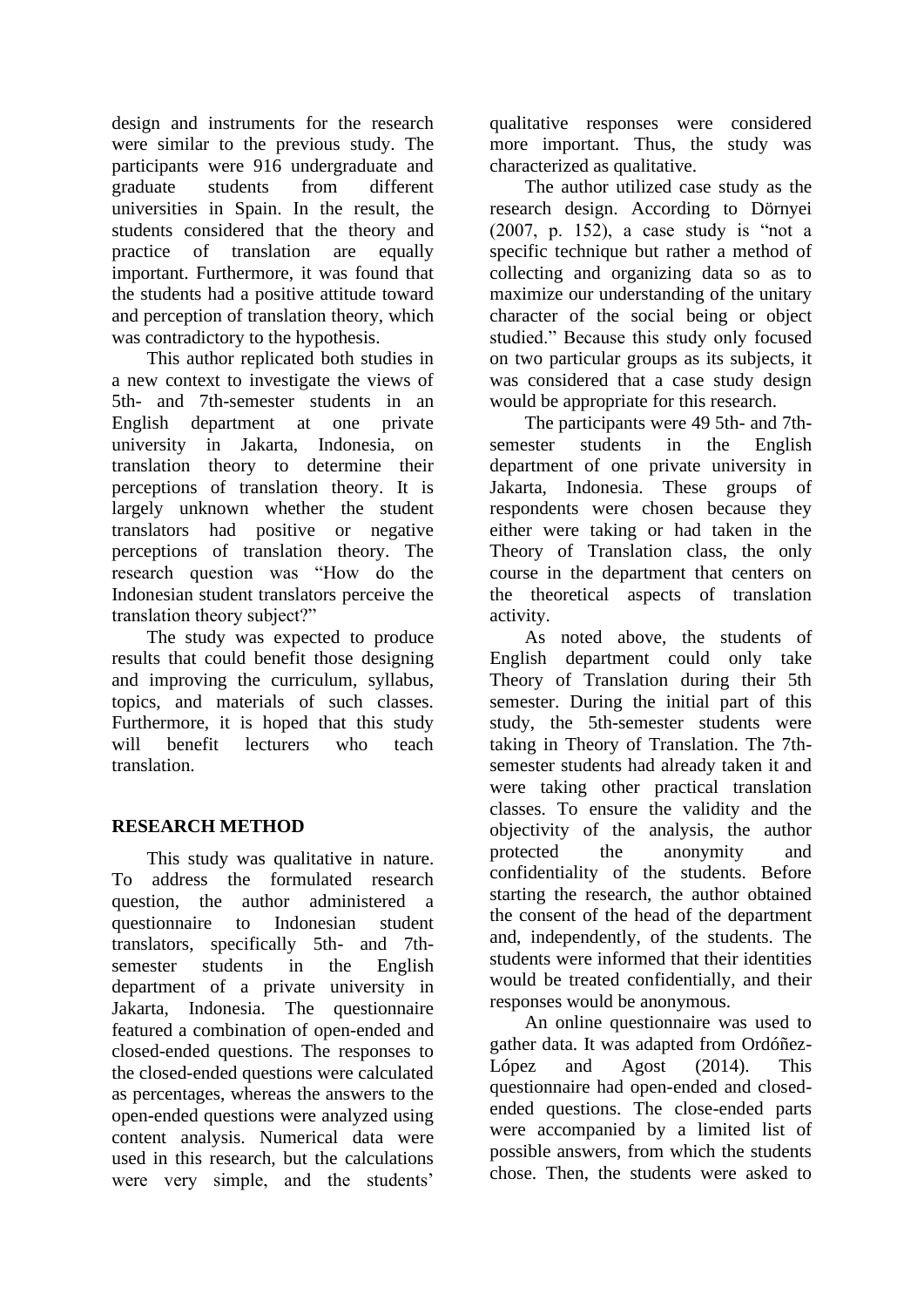account for their choices in the open-ended parts. The questionnaire was administered toward the end of the semester, and the answers acquired were used as the data for this research.

Then, the data were analyzed using a simple percentage calculation (for the closed-ended questions) and content analysis (for the open-ended questions). According to Tipaldo (cited in Bertinetti and Gardenal, 2016, p. 213), content analysis allows the author to categorize qualitative data in a detailed manner and draw inferences or conclusions from those data. Content analysis was used to analyze qualitative data. Qualitative content analysis is defined as "a research method for the subjective interpretation of the content of text data through the systematic classification process of coding and identifying themes or pattern" (Hsieh & Shannon, 2005, p. 1278). In other words, content analysis involves creating codes from the qualitative data and categorizing the codes into themes.

After the author acquired the data, the answers for the closed-ended questions and open-ended-questions were placed into separate files. The answers for the closed-ended questions were calculated and analyzed, and the answers for the open-ended questions were scrutinized, summarized, and explained.

# **FINDINGS AND DISCUSSION**

# *Question 1*

The first question on the questionnaire was "How do you view theoretical training in translators' education?" The four available answers were Indifferent, Unnecessary, Advisable and Essential. All 49 students answered this question, and Table 1 gives a summary of their answers.

The students generally showed a favorable view of theoretical training in translators' education. Most believed that theoretical training is important, or at least recommended, for training future translators.

| <b>Table 1. Summary of Responses to Question 1</b> |                  |            |  |  |
|----------------------------------------------------|------------------|------------|--|--|
| <b>Answers</b>                                     | Number of        | Percentage |  |  |
|                                                    | <b>Responses</b> |            |  |  |
| Essential                                          | 34               | 69.39 %    |  |  |
| Advisable                                          | 13               | 26.53 %    |  |  |
| Unnecessary                                        |                  | 2.04 %     |  |  |
| Indifferent                                        |                  | 2.04 %     |  |  |
| Total                                              | 10               | 100 %      |  |  |

The students generally perceived theoretical training as a foundation or necessity that is required to be mastered before more difficult subjects, specifically certain practical lessons. They considered theoretical training to be a preparatory step to be taken before going deeply into translation study.

The students also stated that theoretical training was the basic requirement, and most claimed that theories of translation would guide them as they translated. The responses below indicate their views.

> "I think it's essential because, as a student, to understand the material, especially on translation, we must study the theory before we can learn the procedure for translating something. However, if we don't know the theory first, it will be difficult to understand and do assignments. Theory can function as a guide to doing assignments or translations."

> "[It is] because the theories are basic needs for those who major in translation, and without them, students [who choose translation] will most likely become lost in future translation courses."

> "While translation does focus on the practical, translation needs theoretical training for the basic concept of being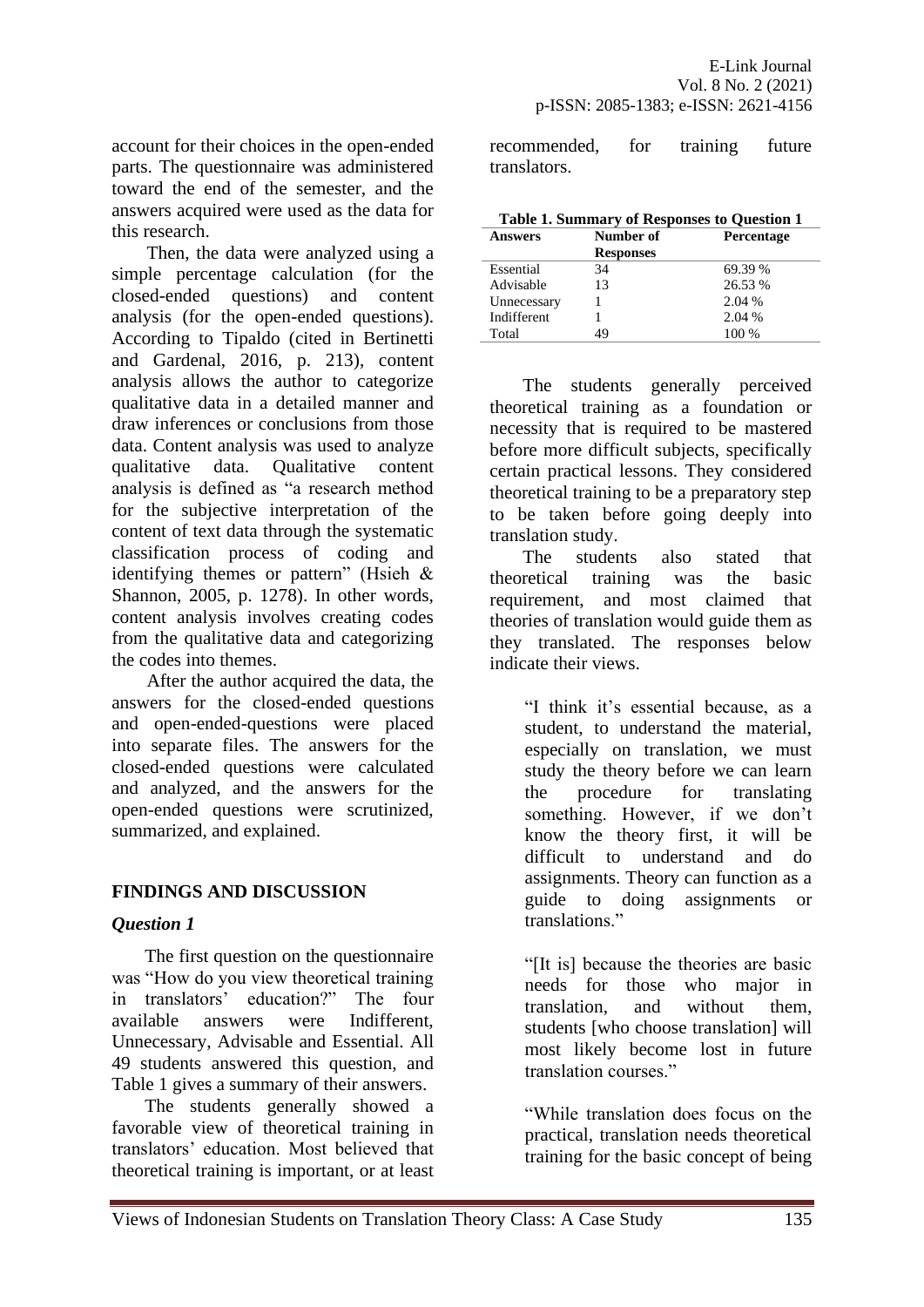able to create a proper translation that is understandable by readers."

Some students wrote that theoretical training is essential or advisable in translator training because it provides knowledge and solutions for cases where certain challenges and difficulties are being faced in translation. The students concluded that they could turn to translation theories when they faced obstacles while translating.

> "[Theory] is essential for translation students because it will help us translate using the methods and strategies created by experts."

> "[Theory] reminds us not to translate everything [literally], that there are [many] ways to translate texts."

"1) We might need it to conduct research or write a thesis. 2) We might need the theories to address obstacles during translation."

Interestingly, one student answered "indifferent." The student stated that this opinion was based on the position that practice is as important as theoretical training. Furthermore, one student answered "unnecessary" because of the belief that "theory is not that helpful because translation [is] about practice."

The finding for this question is in line with the results of Ordóñez-López and Agost (2014). In their study, 34.3 percent of respondents believed that theoretical training is "essential," and 48.8 percent considered that it is "advisable." Only 2.6 percent believed that theoretical training is unnecessary.

In short, most students perceived theoretical training in a positive light. This group believed that theoretical training is important, as a basic and foundational skill in translating and as a source of solutions for problems and challenges in translation.

### *Question 2*

The second question inquired whether the students preferred translation theory to be compulsory or optional. Table 2 gives the results.

| Table 2. Summary of Responses to Question 2                   |                  |            |
|---------------------------------------------------------------|------------------|------------|
| Answers                                                       | Number of        | Percentage |
|                                                               | <b>Responses</b> |            |
| <b>Translation theory</b><br>subject as compulsory<br>subject | 37               | 75.51 %    |
| Translation theory<br>subject as optional<br>subject          | 12.              | 24.49 %    |
| Total                                                         | 49               | 100 %      |

This result indicates that most students considered that translation theory should be compulsory and not optional. This result is related to the result for Question 1, which determines students' views on the importance of theoretical training. Some students believed that translation theory should be compulsory because they considered it essential for training. The students elaborated on how translation theory subject is the foundation of translation itself, how it can help resolve problems in translation, and how it can guide them as they translate. Below are responses from some students who preferred translation theory subject to be compulsory subject.

> "[It is] because, as I said [in the previous question], translation theory is a guide for the student to know, understand, and complete assignments. So, it's really important to make translation theory compulsory."

> "As in my answer from number 1, theory is important. If studying it is optional, then some students might not take it at all. lf it is mandatory, then all of the students will have to take it, whether they want to or not."

> "If we [get] stuck when translating text, we can use the methods and strategies provided in the translation theory class."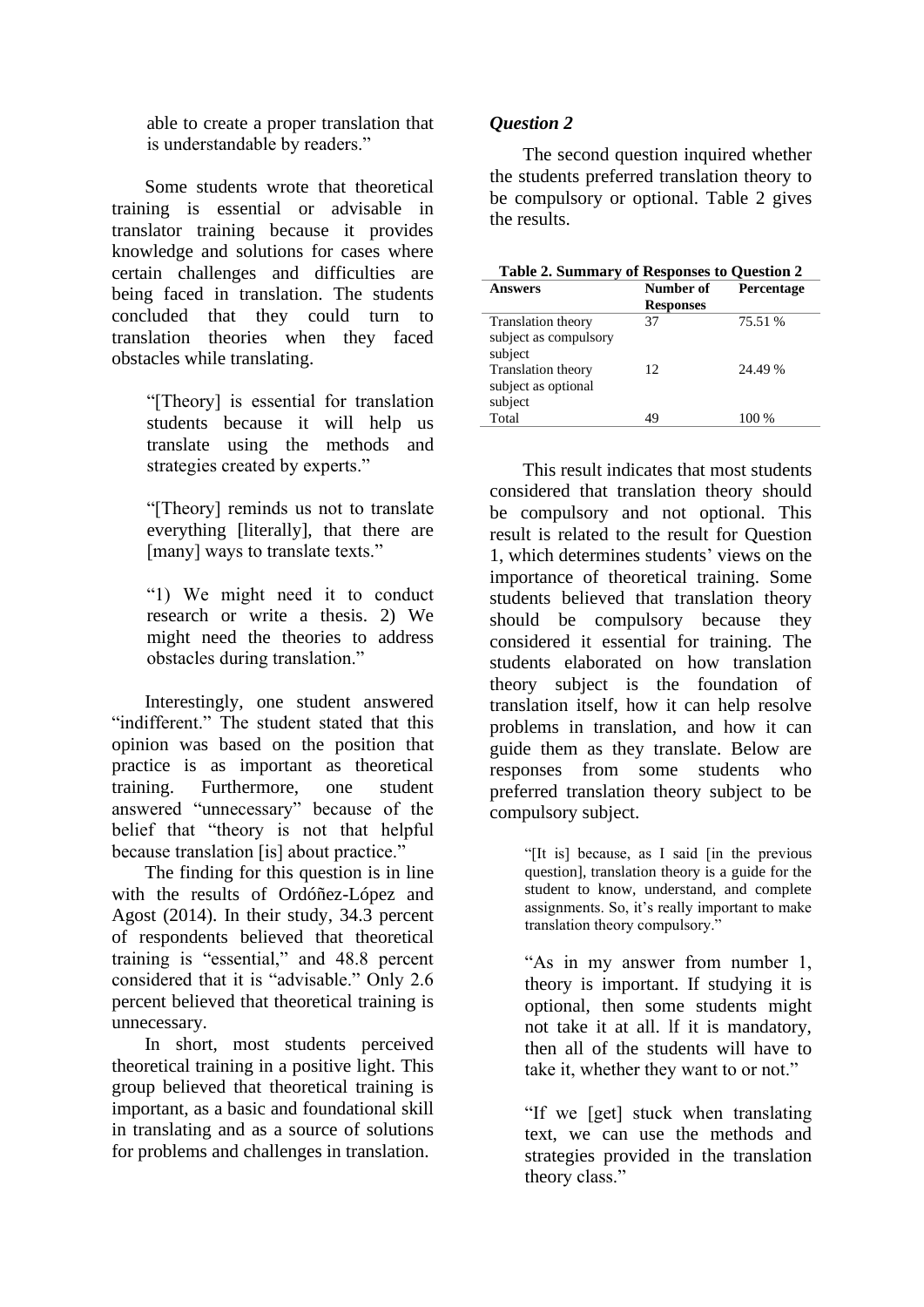Other students thought that translation theory should be compulsory because students in the English department should be able to translate texts or at least know the basics of translation. Below are some responses indicating this view.

> "In daily life, English literature students should be able to translate text. In my opinion, translation theory should be compulsory because students need to be able to understand the meaning of texts."

> "[It is] because we, as students of the English language and culture must understand translation."

> "As a student of the English language and culture student, I must at least know about the Theory of Translation."

Other students expressed their belief that translation theory should be compulsory because translation theory may be an excellent introduction for those interested in the translation major. The current curriculum of the English department notes two majors that students can choose from, once they are in their 6th semester: the teaching major or the translation major. The students are taught basic English knowledge, communication, and grammatical and linguistic skills in the 1st to 5th semesters, and students in the 6th to 8th semesters learn skills and knowledge related to their specific area of interest; in this case, this may be either teaching or translation.

The Theory of Translation class is currently taught to students in the 5th semester, and it is compulsory for all students in that semester. Some considered that because it was compulsory, those taking it would have at least a general idea of the translation major, particularly for those who are considering joining the

translation major. Such responses are given below.

> "If it is a compulsory subject, all students will get basic knowledge of translation and could decide whether they want to take translation or not. Even if they don't, they will still have at least a little bit of knowledge about  $it$ "

> "The subject should be compulsory because translation is a major in the English department, so having translation theory as a compulsory subject would be very helpful for those who major in translation."

> "[It is] because we need an idea about translation before we choose our majors."

There were also students who responded that translation theory should be optional and not compulsory. Most stated that not all students were interested in majoring in translation, and not all students who were majoring in translation would want to study translation theories. Therefore, the subject should not be compulsory but optional, to give students more freedom to choose. Below are some such responses.

> "[It is] because not everyone wants to become a translator. These students might not give their strongest effort or may feel inconvenienced by the class. It would be better if translation theory was optional. That way, those who don't want to become a translator don't have to take the class."

> "[It should be optional] because I think some students might think consider it a burden for them because they don't like translation."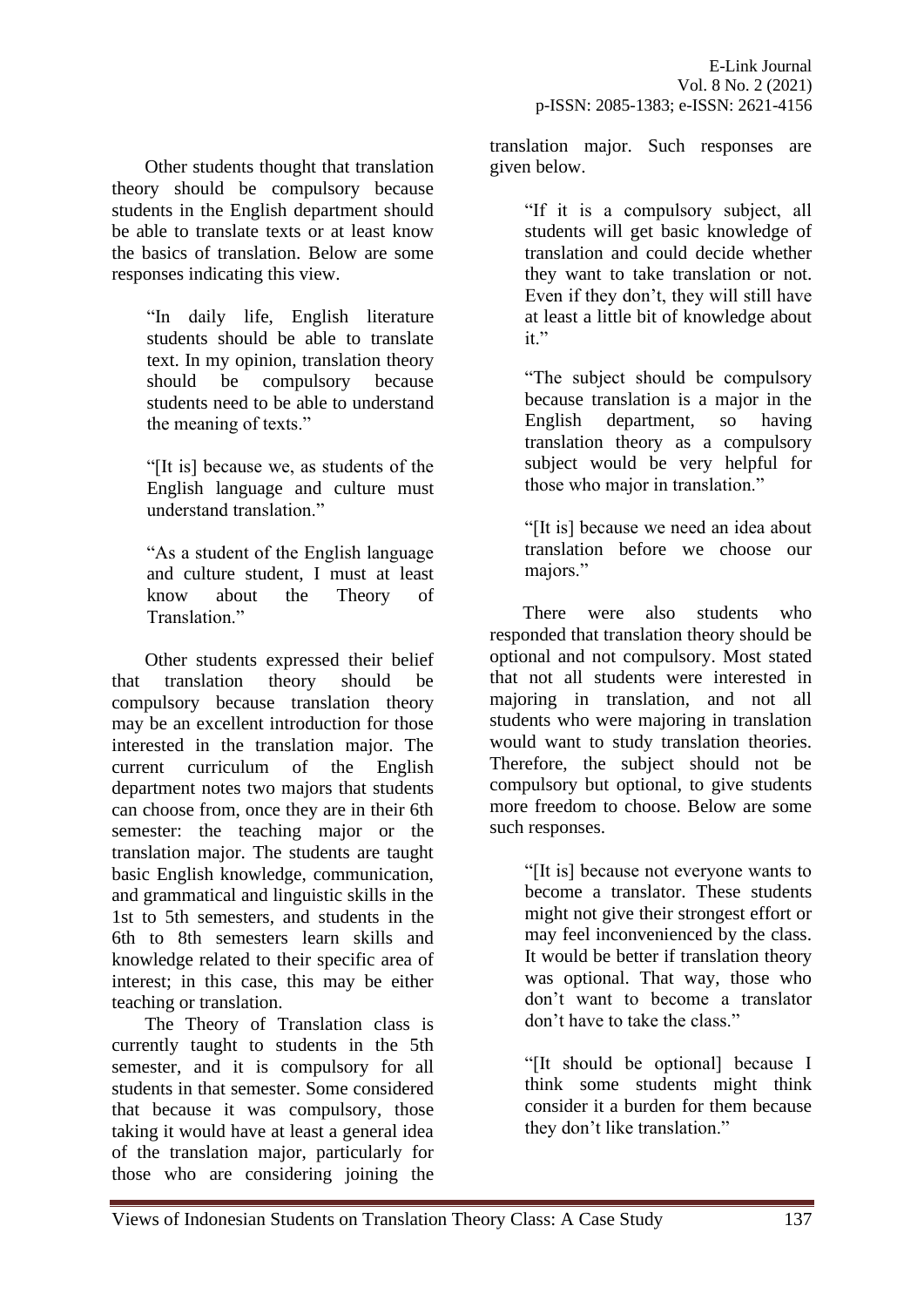"I suggest that it should be optional because I think student who are planning to take teaching classes will not [consider] this course useful for them because they are not going to translate."

However, two students believed that the subject should be optional for other reasons, namely they claimed that other practical subjects be prioritized as compulsory. For instance, practicing translation is more vital than learning theories. Below are their responses.

> "Drilling technique is more important."

> "Practical subjects should be the compulsory ones."

This finding is also in accordance with those of Ordóñez-López and Agost (2014). Most of their subjects also believed that translation theory subject should be made a core subject (43.6 per cent) or compulsory (34.1 per cent).

In brief, most students thought that translation theory has great importance for the area of translator training. This is reflected in most answers from students in this study, that they would prefer the subject be compulsory, not optional. Other reasons include the expectations on English department students and the role of translation theory as an introductory course for students who are interested in a translation major.

#### *Question 3*

The third question was "Ideally, how many credits (SKS) should the translation theory subject be?" Four options were given for the students: 2 credits, 4 credits, 6 credits, and 8 credits. Currently, Theory of Translation is only 2 credits. Opinions from 7th semester students, who had already completed the class, and the 5th semester students, who were currently taking it, were expected to yield valuable

insights. Table 3 summarizes the responses.

| Table 3. Summary of Responses to Question 3 |                  |            |  |
|---------------------------------------------|------------------|------------|--|
| <b>Answers</b>                              | Number of        | Percentage |  |
|                                             | <b>Responses</b> |            |  |
| 2 credits                                   | 24               | 48.98%     |  |
| 4 credits                                   | 23               | 46.94 %    |  |
| 6 credits                                   |                  | 2.04 %     |  |
| 8 credits                                   |                  | 2.04 %     |  |
| Total                                       | 49               | 100 %      |  |

It was found that the number of students who believed that the current level of credits for Theory of Translation (2 credits) should be maintained was almost equal to the number of those who thought that the number should be 4. Only a few students believed that more than 4 credits was needed.

Most students who answered "2 credits" explained that 2 credits were enough because the scope of the subject was small, only discussing the basic theoretical aspects of translation. Because the subject does not include any practical training, they stated that 2 credits were sufficient to review the basic translation theories. Below are responses supporting this position.

> "It would not be effective if the course had more credits because only to know about the basic Theory of Translation."

> "If the class is only theory, I suggest it should be 2 credits, but if exercises are involved, I suggest that it should be 4 credits".

> "2 [credits] is good enough for students because we just learn the basics of translation."

However, one student believed that the subject should be worth 2 credits because students might become bored if the number of credits was larger and if they were studying too much theory. This student posited "because it is theoretical, I think it would be better if it was just 2 credits, considering that the students might get bored if it is more."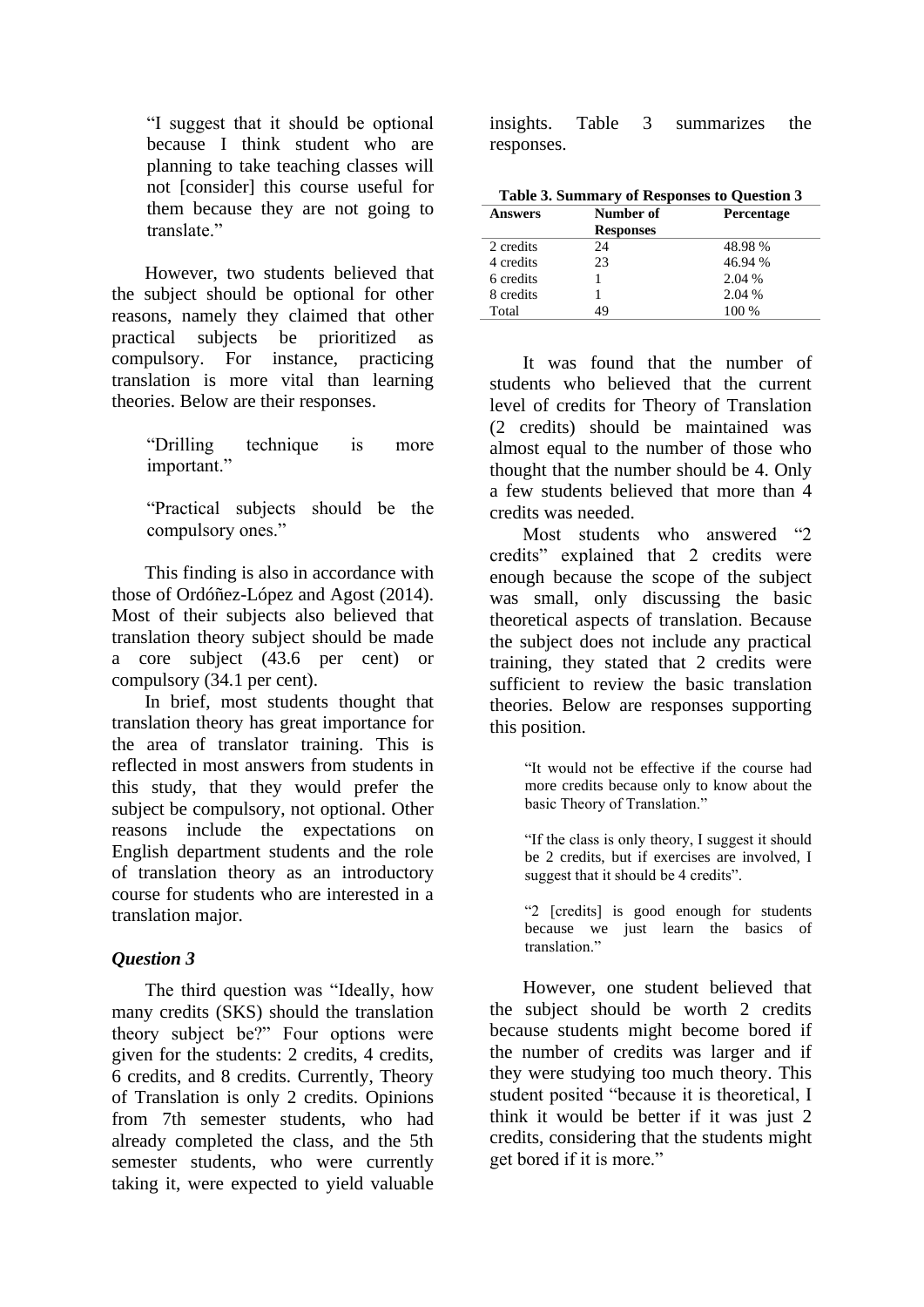The students who answered "4 credits" generally believed that 2 credits would be too brief because there are many more complex theories that can be discussed, and more credits would result in the students obtaining greater opportunity to comprehend translation theories. Excerpts of the responses given by the students that indicate such sentiment are given below.

> "[It is] because 2 credits seem too short for a theoretical class and 6 and 8 credits are kind of impossible [because] the students will only get bored for that many credits. 4 credits seems ideal".

> "Because this is about theory, I think that 4 credits are needed for this subject because there are so many theories on translation and we need more time to understand it".

> "[It is] because there are a lot of theories that students need to know, and to study all of them, 2 credits isn't enough, I think."

Another student had a similar thought. That student suggested 6 credits for the class because it is "to help the students understand the material better, so the teacher won't have to deal with the limited time, and have the students understand the theory clearly." One student responded 8 credits. However, the explanation for this response was considered irrelevant to the context.

This result agrees with the findings of Ordóñez-López and Agost (2014). In their questionnaire, the lowest number of credits they provided was "up to 6 credits," whereas the highest number of credits was "more than 12". Most of their respondents chose "up to 6 credits", which was the smallest option among others. Similarly, in this study, the smallest option with the lowest number of credits (2 credits) had the largest response. However, here, the number of students choosing "2 credits" and "4 credits" was almost the same.

The quantitative results of the questionnaire indicate that, even though there were more respondents who considered that "2 credits" would be the ideal commitment for Theory of Translation (24 students), there was also high demand for a larger number of credits (4 credits with 23 students), and this finding cannot be altogether dismissed altogether. The qualitative results show that both groups who chose "2 credits" and "4 credits" believed that translation theories are important. However, those who chose "2 credits" emphasized the study of basic theories in translation, whereas those who chose "4 credits" emphasized the study of complex theories.

# *Question 4*

Question 4 is "What do you think about the degree of usefulness of theoretical training in translators'" education?" The students were asked to choose one out of four available options: Essential, Quite Useful, Not Very Useful, and Not Useful. The result can be seen in Table 4.

| <b>Answers</b>      | Number of        | <b>Percentage</b> |  |
|---------------------|------------------|-------------------|--|
|                     | <b>Responses</b> |                   |  |
| Not useful          |                  | 0.00%             |  |
| Not very useful     |                  | 4.08 %            |  |
| <b>Ouite</b> useful | 19               | 38.78%            |  |
| Essential           | 28               | 57.14 %           |  |
| Total               | 49               | 100 %             |  |

In response to the question why they gave these answers, most students who answered "Essential" and "Quite useful" repeated their answers from Question 1 and 2. They believed that theoretical training would be helpful because it can be used as to guide navigation around the complexities of translation and as a basic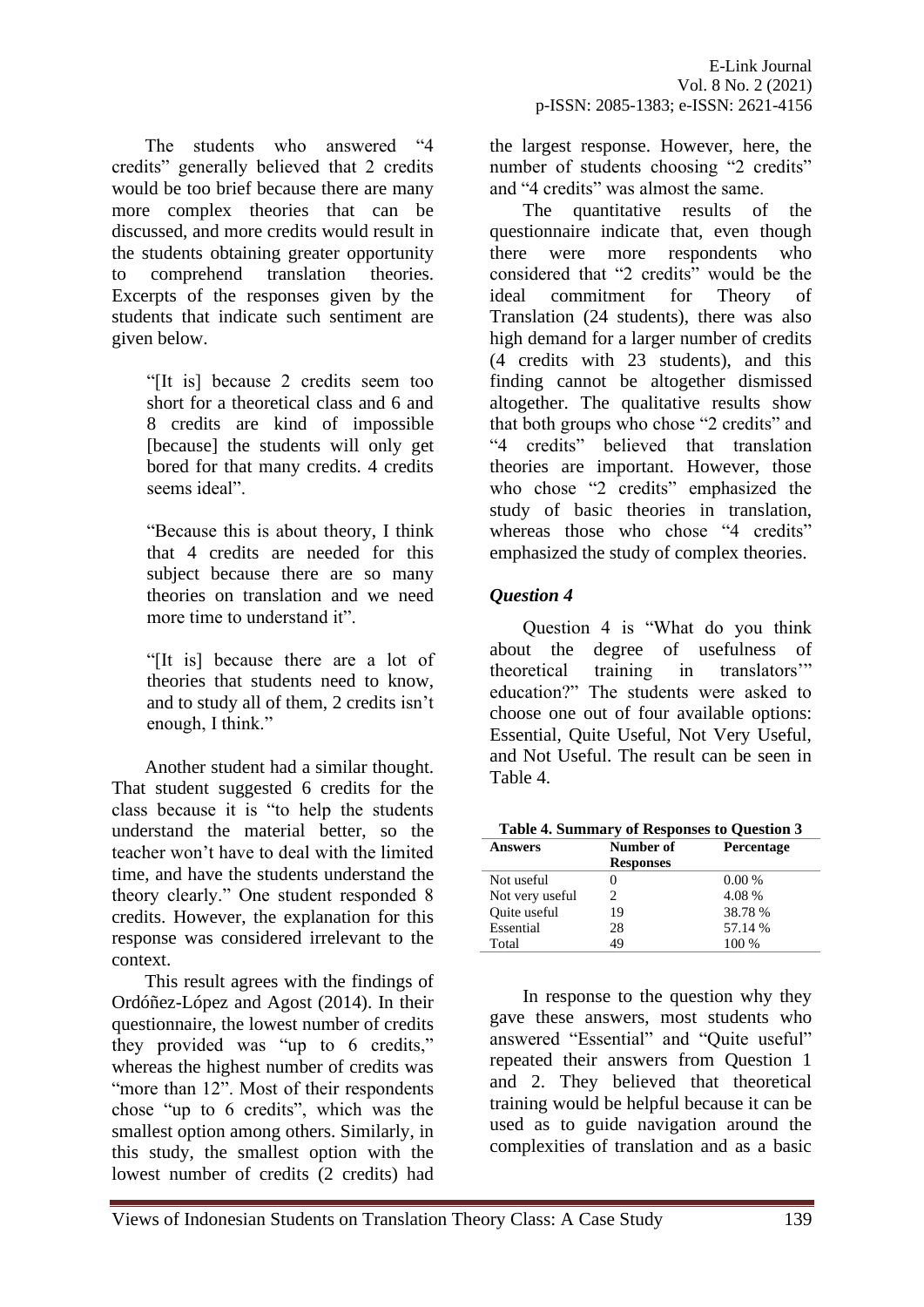skill in learning translation. Such responses follow.

> "It is very useful for every beginner in the field as it might help learn about not only how to translate but also the history and methods of translation."

> "It is useful because theories [are] basic lessons for understanding how to apply knowledge of the subject before doing an exercise."

> "[It acts] as a guide for the translator or as a tool for the consideration of the translator consideration."

A few students also mentioned that theoretical training may be a great introduction for students who are interested in learning more about the translation major. They also consider that translation theory can give clearer idea of the real practice of translation. The below responses indicate such view.

> "[It is] to accustom the translator to the real world of translation and to prepare them so that they [can] face the problems of translating with different ideas or in a different way."

> "Again, theoretical training means being introduced to translation itself. So it is essential to know everything about it."

Two students, however, had a different opinion and answered that theoretical training is "Not very useful." One student stated that "practice is more important than theory". Therefore, this student did not have a positive response to the subject of translation theory. However, the other student believed that theoretical training is not very useful "because if you [want to] be a translator, you have to know the basics first." There was no further text after for this response; therefore, it is not

known what basic skills the student was referring to.

This finding is in line with the results of Ordóñez-López and Agost (2014). In their study, 63.6 percent reported believing that theoretical training in translator education is either essential or quite useful. In addition, it was emphasized that none of the students answered, "Not useful," and only two students responded with "Not very useful," which means that the majority of the students believed that theoretical training is beneficial in some degree.

### **CONCLUSION AND SUGGESTION**

### *Conclusion*

A response was found to the research question, which addressed the student translators' perception of translation theory. Perceptions among the 5th and 7th semester students generally was theoretical training is something important and helpful to learn. This was also evident in the responses of most students in favor of translation theory subject as a compulsory subject. Those students believe that theoretical training can act as a guide in the process of translation, and they feel like that they can turn to theory for solutions when they face challenges in translation.

Regarding credits, opinions were more divided. The qualitative data indicate that the students who preferred a 2-credit course would like to focus on basic theory, whereas those who preferred 4-credit course wished to learn more about complex theories. Despite these differences, it is clear from the qualitative data that both groups of students still emphasized the importance of studying translation theory. However, the only difference between them was their focus and their expectations of the class.

This study produced findings that can be used by educational institutions as they devise curricula for a translation major. Because students believed translation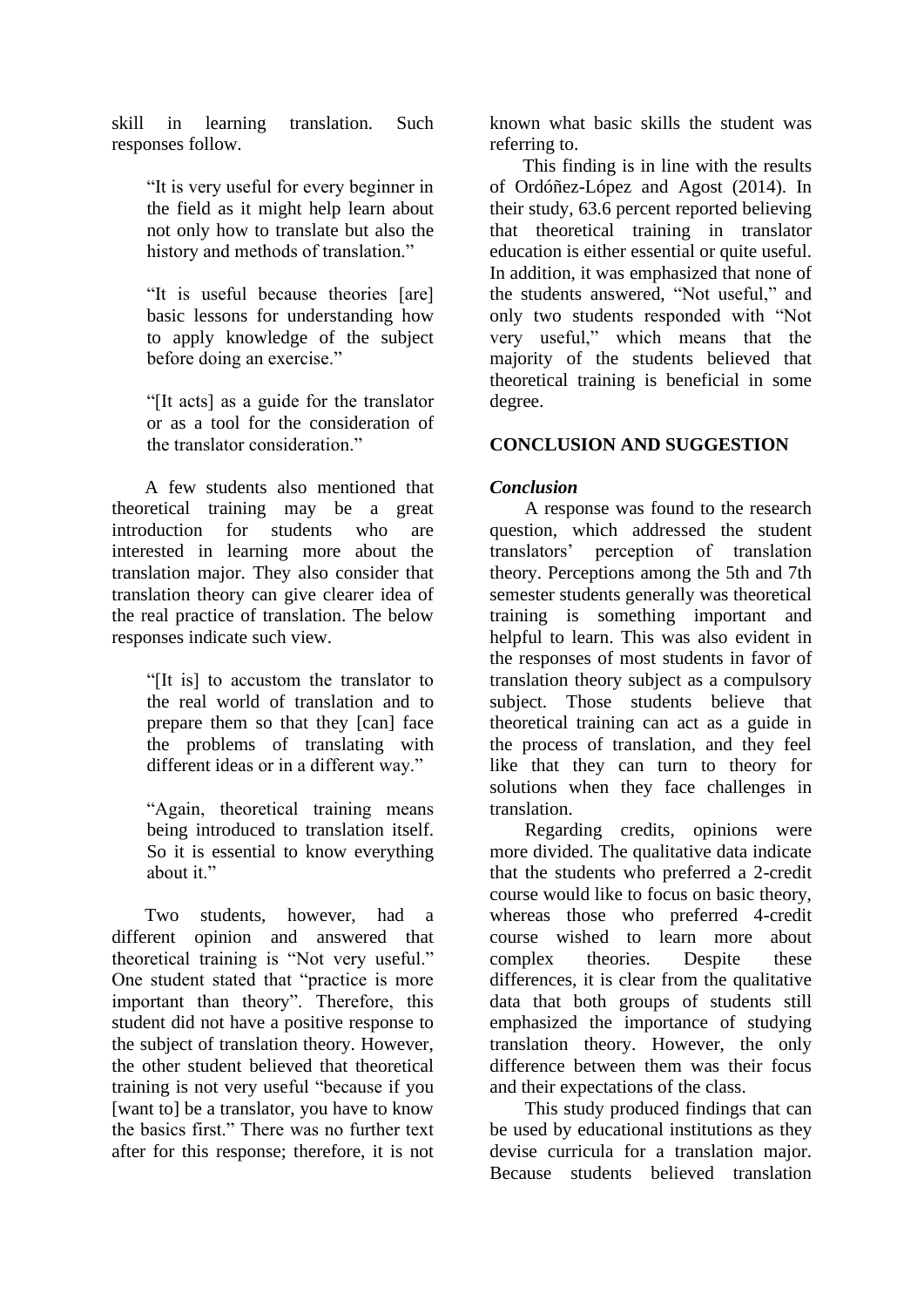theory to be an important subject, curriculum developers should consider including subjects that focus on translation theory. Furthermore, with knowledge of the perceptions and views of students on theoretical training in translation, syllabus makers, and lecturers can adjust their topics, materials, and styles in teaching translation theories.

# *Suggestion*

It is important to note the limitations of this research. Because it was limited to one university and had a small number of participants, its results of the research cannot be generalized to all cases. Therefore, future researchers who would like to conduct a study on this topic may wish to consider broadening the scope from what was done here to include a larger number of participants and different institutions.

# **REFERENCES**

#### *References coming from Journal:*

- Agost, R., & Ordóñez-López, P. (2015). Translation theory: Myths, prejudices and realities. *Babel, 61*(3), 361-380. doi:10.1075/babel.61.3.03ago
- El-Shiyab, S. (1996). The importance of teaching translation theory. *Babel, 42*(3), 166-173. doi:10.1075/babel.42.3.05shi
- Hsieh, H-F., & Shannon, S. E. (2005). Three approaches to qualitative content analysis. *Qualitative Health Research, 15*(9), 1277-1288. doi:10.1177/1049732305276687
- PACTE Group (2005). Investigating translation competence: Conceptual and methodological issues. *Meta, 50*(2), 609-619. doi:10.7202/011004ar
- Pérez, M. C. (2005). Applying translation theory in teaching*. New Voices in Translation, 1,* 1-11.
- Shuttleworth, M. (2001). The role of theory in translator training: Some observations about syllabus design. *Meta*, 46(3), 497-506. doi:10.7202/004139ar

### *References coming from Book:*

- Baker, M. (1992). *In other words: A coursebook of translation*. New York, NY: Routledge.
- Bartrina, F. (2005). Theory and translator training. In M. Tennent (Ed.), *Training for the new millennium: Pedagogies for translation and interpreting* (pp. 177-189). Amsterdam: John Benjamins.
- Bertinetti, G., & Gardenal, G. (2016). Enterprise risk management and integrated reporting: Is there a synergism?. In C. Mio (Ed.), *Integrated Reporting: A New Accounting Disclosure* (pp. 205- 230). London: Palgrave Macmillan.
- Chesterman, A., & Wagner, E. (2002). *Can theory help translators?: A dialogue between the ivory tower and the wordface.* Manchester: St. Jerome Publishing.
- Dörnyei, Z. (2007). *Research methods in applied linguistics.* Oxford: Oxford University Press.
- Gile, D. (2010). Why translation studies matters: A pragmatist's viewpoint. In D. Gile, G. Hansen, & N. K. Pokorn (Eds.), *Why translation studies matters* (pp. 251-261). Amsterdam: John Benjamins.